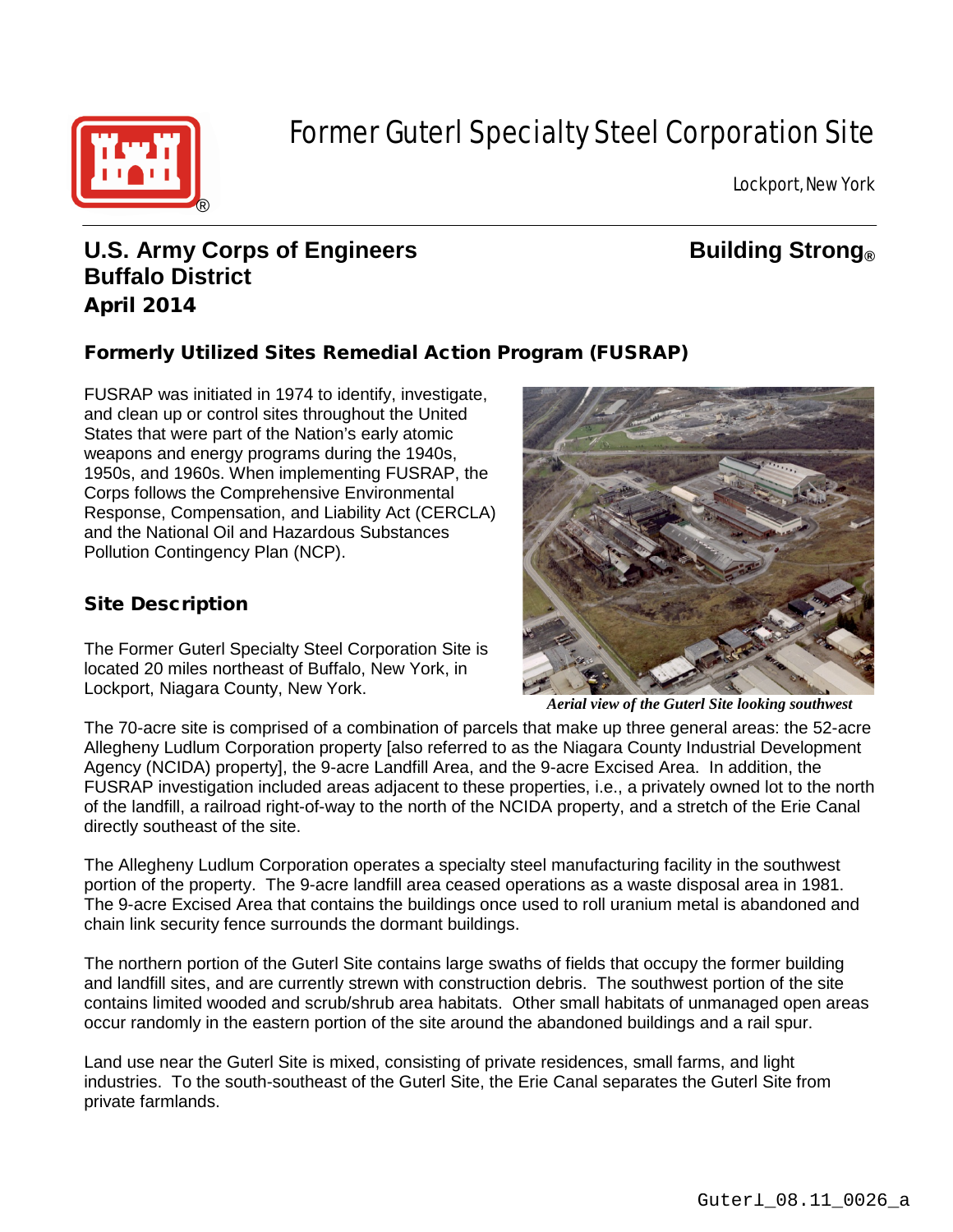#### Site History

Between 1948 and 1956, the New York Operations Office of the Atomic Energy Commission (AEC) managed contracts with Simonds Saw and Steel, a previous owner of the property, to roll uranium steel billets into rods. The uranium metal billets were received from off-site sources via rail car and were shipped off site via rail car after rolling to contract specifications. Records indicate that Simonds Saw and Steel processed between 25 million and 35 million pounds of natural uranium metal and approximately 30,000 to 40,000 pounds of thorium metal between 1948 and 1956.

The United States Department of Energy declared the Guterl Site eligible for FUSRAP in 2000. Under FUSRAP, the Corps is evaluating the Guterl Site consistent with the process and guidance established under the Comprehensive Environmental Response, Compensation, and Liability Act (CERCLA).

#### Corps of Engineers Activities

The Corps conducted a Preliminary Assessment/Site Inspection (PA/SI) in 2001. The purpose of the assessment was to review information to determine if the site posed a potential threat to human health or the environment, or if there was a need for further action by the Corps under FUSRAP. The PA/SI concluded that there was no immediate threat to human health or the environment at the Guterl Site; however, because of the potential for the FUSRAP-related contaminants to pose a threat to human health and the environment in the future, it was recommended that the Guterl Site proceed to the Remedial Investigation (RI) phase to further characterize radioactive residuals associated with past activities.

Field sampling data for the RI was obtained between June 2007 and December 2007 to define the nature and extent, and quantity of radiological contamination and to evaluate the potential risk to human health and the environment from the contamination. Activities performed during the RI field data collection consisted of sampling and analysis of soil, sediment, surface water, groundwater, and building materials. Sampled media were analyzed for radionuclides (uranium, radium, and thorium). During the RI the Corps reviewed historical information and coordinated with state, county and local agencies, and stakeholders. Project specific goals and data quality objectives were established and a data gap analysis was completed. The Corps also completed developing a groundwater model; preparing a fate, transport and exposure analysis; performing a baseline risk assessment; and evaluating legally applicable or relevant and appropriate requirements (ARARs) during the investigation.

The Corps completed the Guterl Site RI Report in 2010. In the summer of 2011, the Corps conducted a Data Gap Investigation (DGI) to supplement the July 2010 RI and assist with the development of the Feasibility Study (FS). The DGI included installing additional groundwater monitoring wells, sampling of sanitary sewers, sampling of groundwater seeps into the Erie Canal and groundwater monitoring activities. Sampled media were analyzed for uranium and other geo-chemical parameters. The DGI results helped to further define the extent of uranium contamination in groundwater and to characterize hydro-geologic conditions at the site.

The Corps currently performs yearly groundwater monitoring activities at the Guterl Site. Sampled media are analyzed for uranium and other geo-chemical parameters.